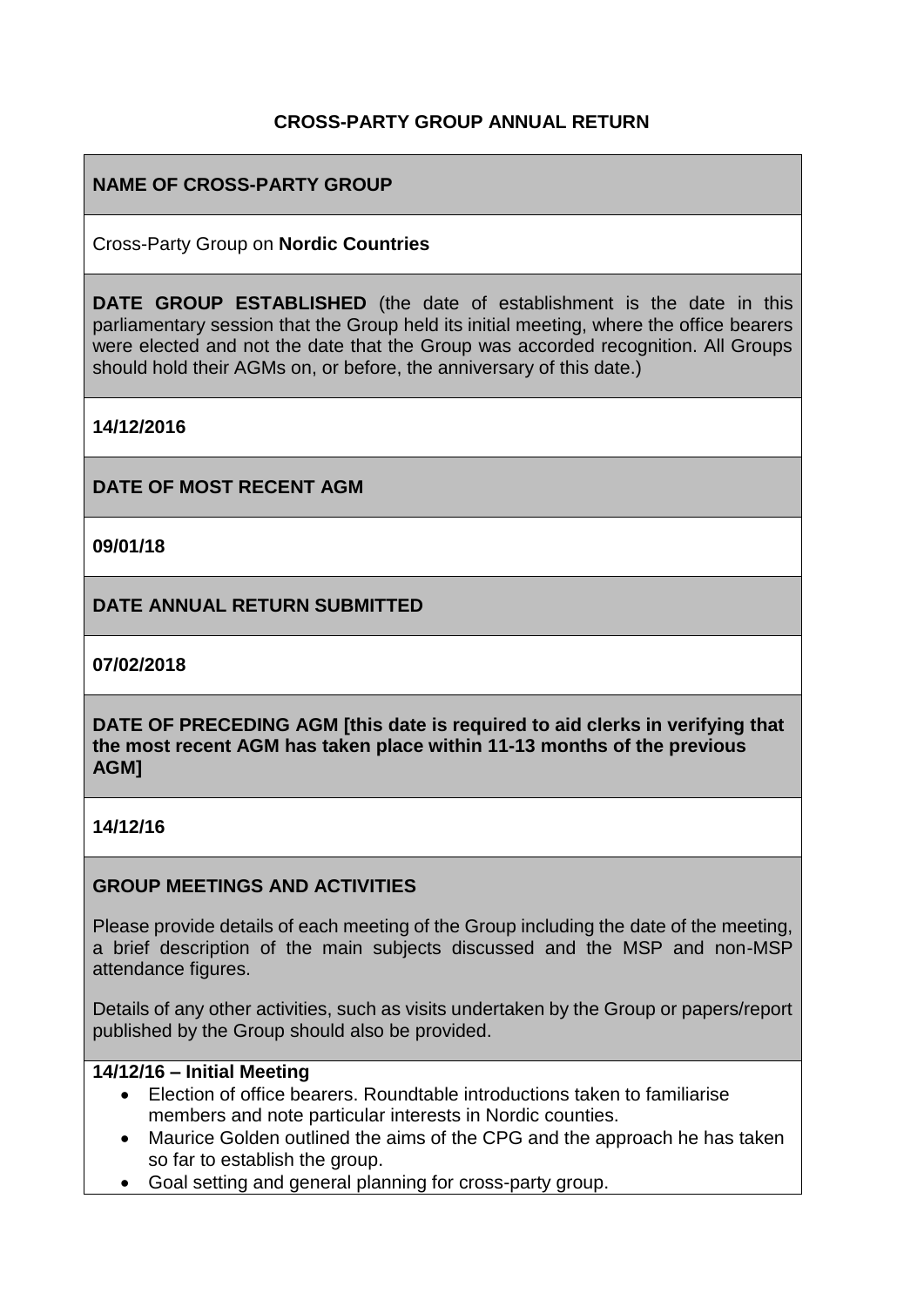Attendance: 7 MSPs, 2 Non-MSPs

# **28/03/17 – Inaugural Meeting: Joint meeting with SPREE CPG on Nordic Countries and Renewable Energy**

Guest speakers:

Jilly Tully, Investment Manager, Statoil Energy Ventures

Presented current projects collaborating with Scotland i.e. 'Hywind' floating wind turbine off Peterhead set to be finished by end of 2017.

 Jason Ormiston, Manager Public and Regulatory Affairs & Stakeholders, **Vattenfall** 

Presented Swedish Parliament objectives and parallels with Scottish Government i.e. decarbonisation by 2045. Vattenfall has goal of seeing Northeast Scotland become global hub for renewable energies.

Presentations followed by Q&A session and CPG business including discussion of upcoming event ideas.

Attendance: 7 MSPs, 14 Non-MSPs

# **25/10/17 – Nordic Countries & Deposit Return**

This meeting explored the application of bottle deposit return systems across Nordic Countries and discuss how Scotland can learn from a wide range of examples.

Guest speaker: Kjell-Olav Maldum, CEO Infinitum

• Presentation lead by Kjell-Olav Maldum outlining the Norwegian deposit return system ahead of Scot Gov plans to pursue a similar system. Outlined challenges and tips ahead of implementation.

Presentations followed by Q&A session and CPG business including discussion of upcoming event ideas.

Attendance: 5 MSP, 21 Non-MSPs

### **09/01/18 – AGM**

- Re-election/ confirmation of office bearers.
- Year in reflection reflection and discussion of 2017 meetings.
- Discussion of ideas for direction of group in 2018. Themes included renewable energies, arts and culture, Scottish hutting culture and increased Artic Forum interaction.

Attendance: 3 MSPs, 3 Non-MSPs

**MSP MEMBERS OF THE GROUP**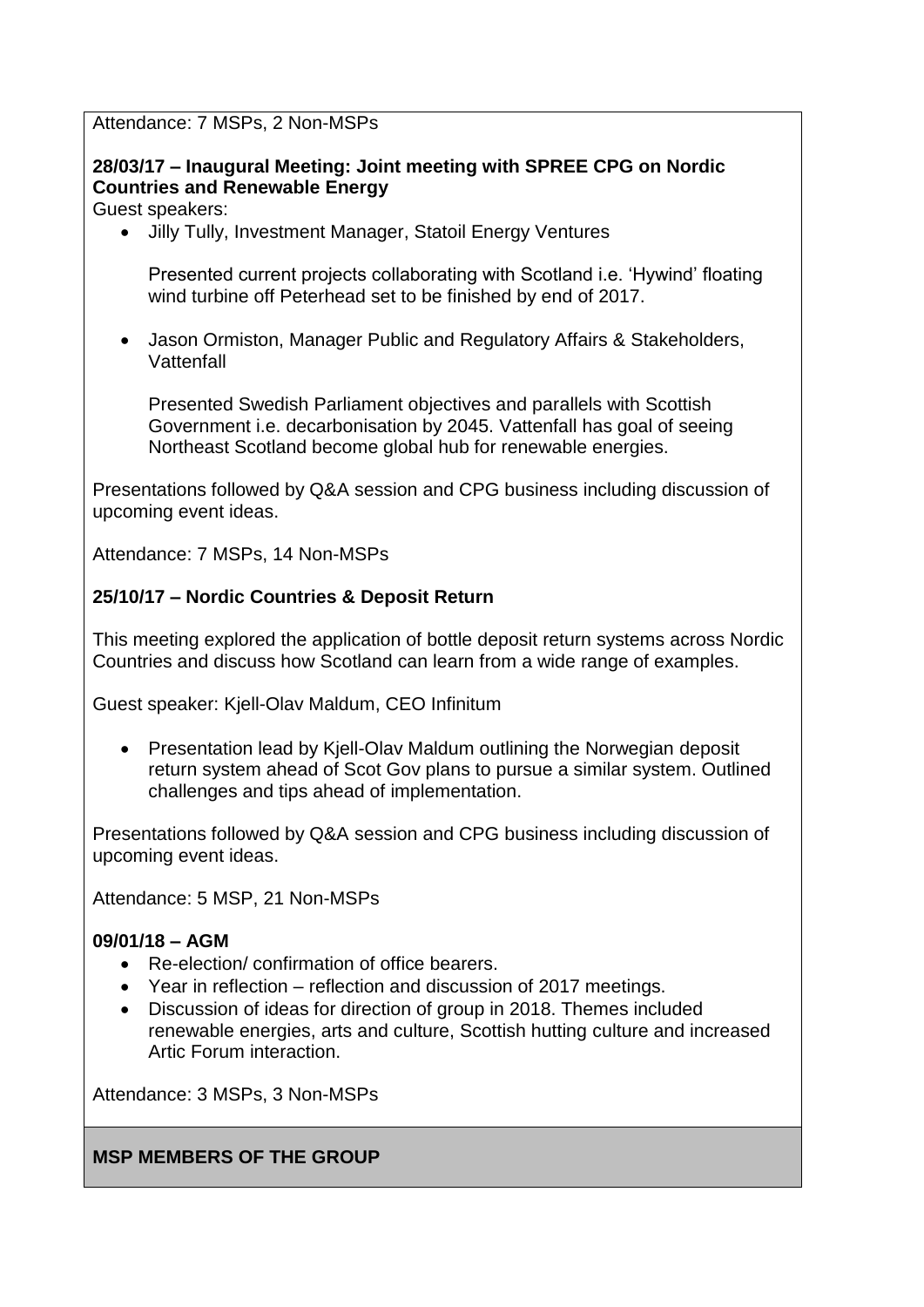Please provide names and party designation of all MSP members of the Group.

Maurice Golden MSP, Scottish Conservative & Unionist Party Angus MacDonald MSP, Scottish National Party Finlay Carson MSP, Scottish Conservative & Unionist Party Mark Ruskell MSP, Scottish Green Party Jamie Greene MSP, Scottish Conservative & Unionist Party Ivan Mackee MSP, Scottish National Party

## **NON-MSP MEMBERS OF THE GROUP**

For organisational members please provide only the name of the organisation, it is not necessary to provide the name(s) of individuals who may represent the organisation at meetings of the Group.

| <b>Individuals</b> | Amy Craib - secretary                                             |
|--------------------|-------------------------------------------------------------------|
|                    | Prof. Donna Heddle, University of the Highlands and Islands       |
|                    | Prof. Ross Deuchar, University of the West of Scotland            |
|                    | Prof. Alan McNiven, University of Edinburgh                       |
|                    | James Mackenzie, Freelance media and public affairs<br>consultant |
|                    | Kristin Hannerdottir, Honorary Consul of Iceland                  |
|                    | Stuart J. MacPherson, Consul of Denmark                           |
|                    | David Michael Windmill, Honorary Consul General of Norway         |
| Organisations      | Scottish Hydrogen and Fuel Cell Association                       |
|                    | Norwegian Consulate General Edinburgh                             |
|                    | <b>Keep Scotland Beautiful</b>                                    |
|                    | Statoil                                                           |
|                    | <b>Scottish Energy News</b>                                       |
|                    | <b>RSPB</b>                                                       |
|                    | <b>WWF</b>                                                        |
|                    | Have You Got the Bottle?                                          |
|                    |                                                                   |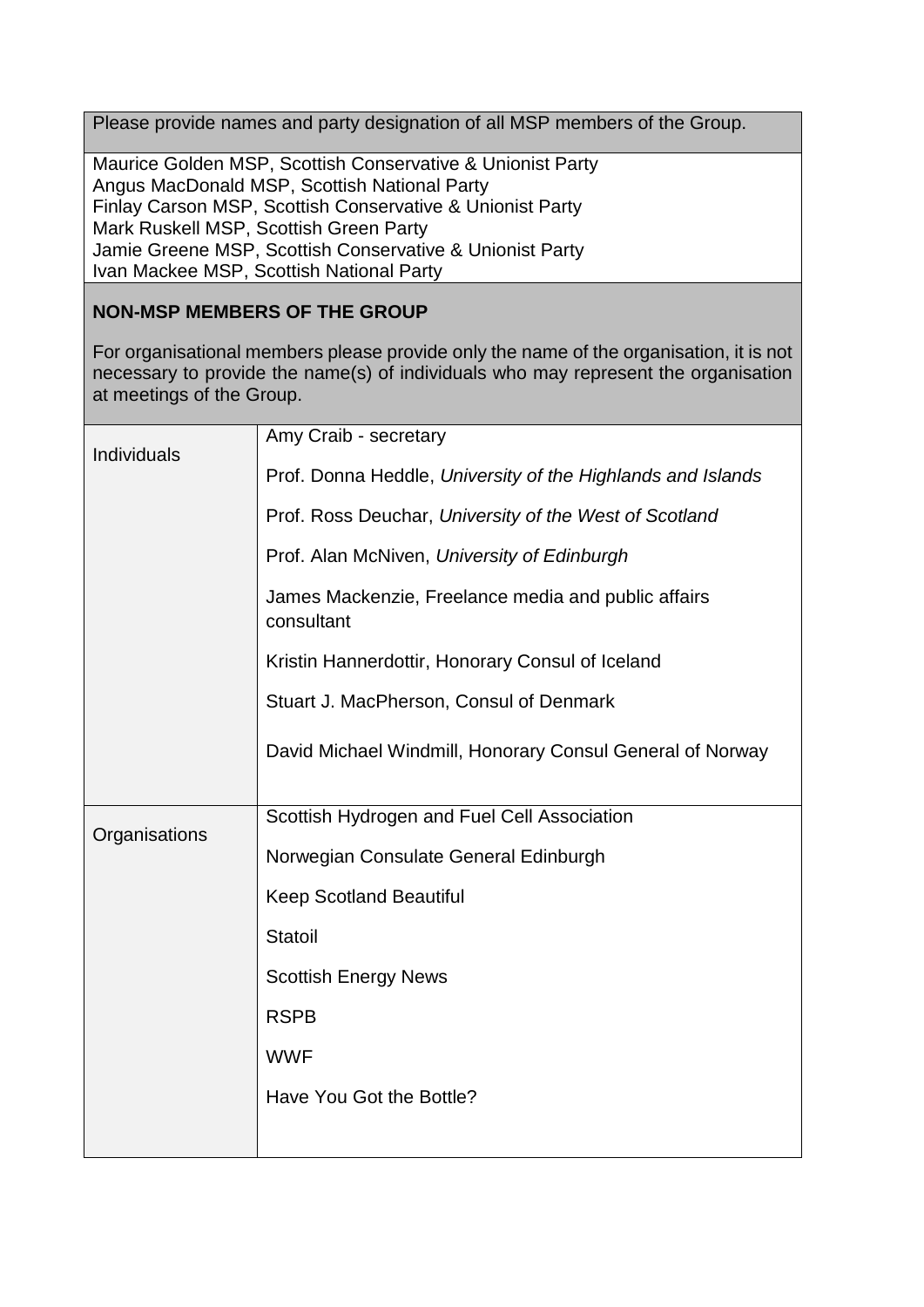# **GROUP OFFICE BEARERS**

Please provide names for all office bearers. The minimum requirement is that two of the office bearers are MSPs and one of these is Convener – beyond this it is a matter for the Group to decide upon the office bearers it wishes to have. It is permissible to have more than one individual elected to each office, for example, co-conveners or multiple deputy conveners.

| Convener               | <b>Maurice Golden MSP</b>              |
|------------------------|----------------------------------------|
| <b>Deputy Convener</b> | Angus MacDonald<br><b>Mark Ruskell</b> |
| Secretary              | Amy Craib                              |
| <b>Treasurer</b>       | N/A                                    |

## **FINANCIAL BENEFITS OR OTHER BENEFITS RECEIVED BY THE GROUP**

Please provide details of any financial or material benefit(s) received from a single source in a calendar year which has a value, either singly or cumulatively, of more than £500. This includes donations, gifts, hospitality or visits and material assistance such as secretariat support.

Details of material support should include the name of the individual providing support, the value of this support over the year, an estimate of the time spent providing this support and the name of the organisation that this individual is employed by / affiliated to in providing this support.

Groups should provide details of the date on which the benefit was received, the value of the benefit and a brief description of the benefit.

If the Group is not disclosing any financial information please tick the box to confirm that the Group has considered the support received, but concluded it totalled under the threshold for disclosure (£500).  $\big\vert$   $\times$ 

# **SUBSCRIPTION CHARGED BY THE GROUP**

Please provide details of the amount charged and the purpose for which the subscription is intended to be used.